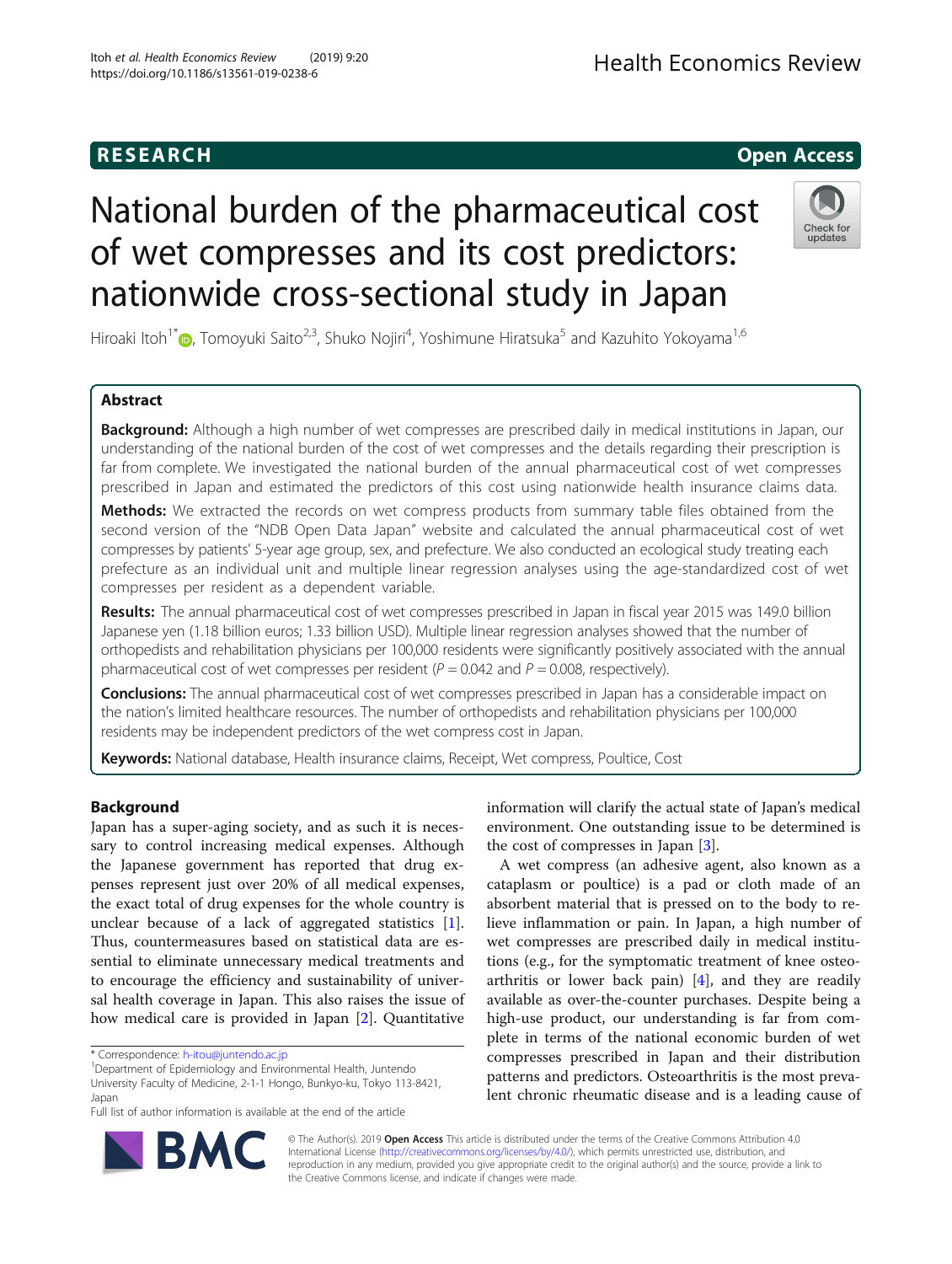pain and disability in most countries worldwide [[5](#page-5-0)]; its incidence is also rapidly increasing with population aging [[6\]](#page-5-0). The total medication cost of osteoarthritis in France in 2002 was estimated to be 570 million euros (72.0 billion Japanese yen (JPY) and 0.642 billion USD, where 1 USD =  $0.8874$  euros = 112.166 JPY [[7\]](#page-5-0)) [[8\]](#page-5-0). This amount represents one-third of the total direct cost of osteoarthritis in France for that year. The direct cost accounted for approximately 1.7% of the total expenses of the French health insurance system, leading to the conclusion that osteoarthritis is a major public health burden [\[8](#page-5-0)]. Regarding this issue, other countries with aging populations, such as Japan, cannot afford to be mere bystanders on this issue. Moreover, in the United States, 185.5 billion USD in annual out-of-pocket and insurer expenditures during 1996–2005 were attributable to medical care for patients with osteoarthritis [\[9\]](#page-5-0). The total pharmaceutical cost of wet compresses prescribed in Japan may be placing pressure on national healthcare financing and therefore should not be ignored. To develop effective countermeasures to facilitate the sustainability of the healthcare system, accurate figures and detailed analyses are required.

In 2009, the National Database of Health Insurance Claims and Specific Health Checkups of Japan (NDB) was developed by the Japanese government to cover almost all health insurance schemes [[10,](#page-5-0) [11](#page-5-0)]. The database accumulates health insurance claims every month and specific health checkup data every year, resulting in one of the most exhaustive national-level healthcare databases in the world [\[12\]](#page-5-0). This nationwide insurance claims database is highly comprehensive because Japanese citizens are generally covered by employer- or communitybased social health insurance [[13](#page-5-0)]. Using this universal health coverage, the NDB archives almost all information listed in health insurance claims to assess the present situation of the medical environment in Japan [[2,](#page-5-0) [10\]](#page-5-0). The statistics are based on claims relating to outpatients, inpatients, Diagnosis Procedure Combination (DPC) inpatients, prescriptions, dental treatments, and specific health checkups [[12\]](#page-5-0). The NDB has been used as secondary data for research purposes since 2011 [[2\]](#page-5-0).

In addition to the NDB, the Ministry of Health, Labour and Welfare of Japan also published online the "NDB Open Data Japan" in 2016 [\[14](#page-5-0)] and 2017 [\[15](#page-5-0)], providing various summary tables from the NDB. These are fundamental spreadsheets and are freely available for use by the general public [\[12](#page-5-0)]. Although the "NDB Open Data Japan" does not contain data on individual patients and diseases, the annually prescribed numbers of pharmaceutical products are available.

In the present study, we investigated the national burden of the pharmaceutical cost of wet compresses prescribed in Japan and estimated the predictors of this cost using the

second version of the "NDB Open Data Japan," data covering nationwide health insurance claims in Japan.

#### Methods

#### Data source and calculation of wet compress costs

The authors obtained data on the number of each wet compress product prescribed annually and the corresponding pharmaceutical prices from the second version of the "NDB Open Data Japan" website [\[15](#page-5-0)] described above. The collection period for these data was from April 1, 2015 to March 31, 2016. There were two spreadsheet files regarding prescribed medicines for external application: one included the number of treatments pre-scribed and the price by sex and 5-year age groups [[16](#page-5-0)], and the other was categorized by prefecture (for the 47 prefectures in Japan) [[17](#page-6-0)]. Using the first of these files [[16](#page-5-0)], we extracted the records on pharmaceutical products based on their pharmaceutical names, including "shippu" (wet compress), "tape," or "pap" (cataplasm; poultice), in the category of "analgesic, antipruritic, astringent, or antiphlogistic" prescribed in-hospital or out-of-hospital to outpatients or inpatients [[3\]](#page-5-0). The annual pharmaceutical costs of wet compresses were then calculated using eq. (1).

Annual pharmacautical cost of wet compresses = 
$$
\sum_{i=1}^{n} P_i \times Q_i
$$
 (1)

Here,  $P_i$  and  $Q_i$  indicate the drug price and the annual number of prescriptions for a wet compress product (i), respectively. The total number of wet compress products prescribed to outpatients or inpatients is  $n$ . This calculation was used to calculate the pharmaceutical cost separately by a patient's sex and 5-year age group.

Using the second spreadsheet file described above [[17\]](#page-6-0), we also performed an ecological study that treated each prefecture as an individual unit ( $n = 47$ ). Again, we used eq. (1) to calculate the annual pharmaceutical cost of wet compresses by prefecture.

#### Statistical analysis

In the ecological study, multiple linear regression analysis was performed. The dependent variable was the annual pharmaceutical cost of wet compresses per resident, and this was adjusted for age using indirect standardization. In this calculation, people aged 85 years or older were included in one category. Independent variables were the number of rheumatology physicians per 100,000 residents in 2014 (when the number of physicians was counted, multiple medical specialties were allowed) [[18](#page-6-0)], the population sex ratio in 2015 [\[19](#page-6-0)], and the  $log_{10}$ -transformed annual per capita income of residents in 2014 [\[20](#page-6-0)]. The population sex ratio was adjusted for age using direct standardization. In other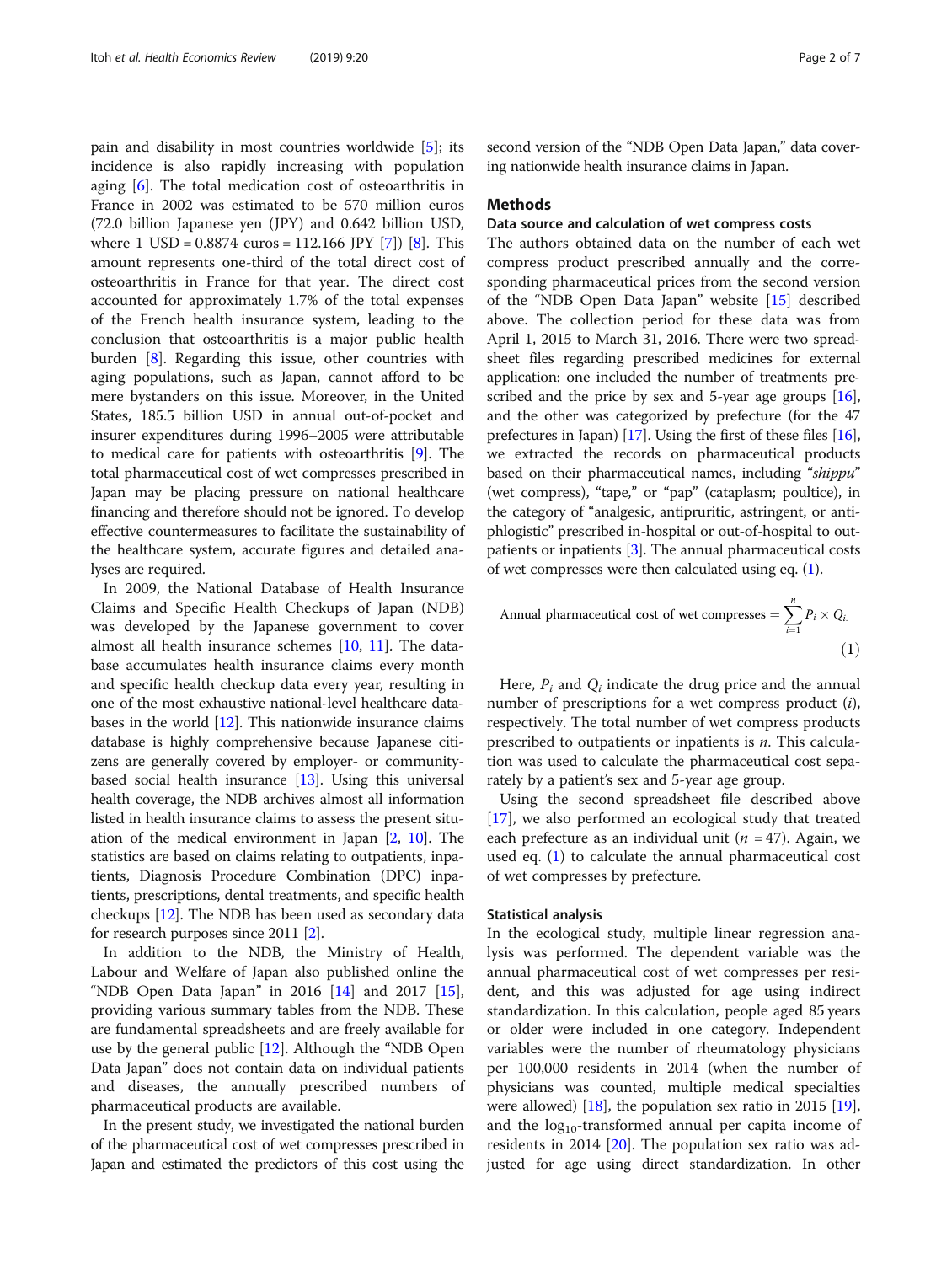models, the number of orthopedists, rehabilitation physicians, pediatricians, and internists [[18](#page-6-0)] were used as independent variables (rather than the number of rheumatology physicians). Accordingly, five multiple linear regression models were individually estimated using the REG procedure in SAS version 9.4 for Windows (SAS Institute, Cary, NC, USA). The variance inflation factors ranged from 1.02 to 2.47, indicating that multicollinearity was not a problem. All *P*-values were two-sided, and  $P < 0.05$  was considered statistically significant.

An intensity map showing the regional variation (quintiles) in the age-standardized wet compress cost per resident was also drawn by prefecture using an Excel-based mapping tool [\(www.sinfonica.or.jp](http://www.sinfonica.or.jp)) [[21\]](#page-6-0).

#### Results

Figure 1 shows the distribution of the annual pharmaceutical cost of wet compresses by sex and 5-year age group. The total annual pharmaceutical cost of wet compresses in Japan in fiscal year 2015 was 149.0 billion JPY (1.18 billion euros; 1.33 billion USD). The total cost of wet compresses prescribed to female patients was approximately two times the cost of those prescribed to male patients. People aged 65 years or older accounted for 79% of the annual total cost of wet compresses (117 billion JPY). Generic products made up 11.8% of the total wet compress cost in Japan.

Figure [2](#page-3-0) shows the results of a tail analysis focusing on the younger age groups. Among people aged younger than 20 years, the annual pharmaceutical costs of wet compresses prescribed to male patients were consistently higher than the costs prescribed to female patients.

Table [1](#page-3-0) shows the results of the multiple linear regression analyses in the ecological study. The number of orthopedists and rehabilitation physicians per 100,000 residents were significantly positively associated with the annual pharmaceutical costs of wet compresses ( $P = 0.042$ ) and  $P = 0.008$ , respectively). There was no significant association between the wet compress cost and the population sex ratio or residents' income (data not shown). The number of rheumatology physicians, internists, and pediatricians were not significantly associated with the wet compress cost, and the association between the number of rheumatology physicians and the wet compress cost was borderline significant  $(P = 0.074)$ .

From a descriptive point of view, the annual pharmaceutical cost of wet compresses per resident was lowest in Kanagawa Prefecture and highest in Tokushima Prefecture. The wet compress cost in Tokushima was nearly twice that in Kanagawa. The age-standardized wet compress cost per resident was lowest in Iwate Prefecture (838 JPY) and highest in Fukui Prefecture (1613 JPY) as shown in Fig. [3.](#page-4-0)

#### **Discussion**

The annual pharmaceutical cost of wet compresses prescribed in Japan was calculated to be 149.0 billion JPY (1.18 billion euros; 1.33 billion USD). While this result would seem reasonable at first glance, it is too high in light of Japan's restricted healthcare financial conditions. To our knowledge, the present study is the first to provide this information. This cost is twice the estimated overall medication cost of osteoarthritis in France in 2002 (570 million euros) [[22\]](#page-6-0) and is comparable to the cost of the novel and extremely expensive anticancer

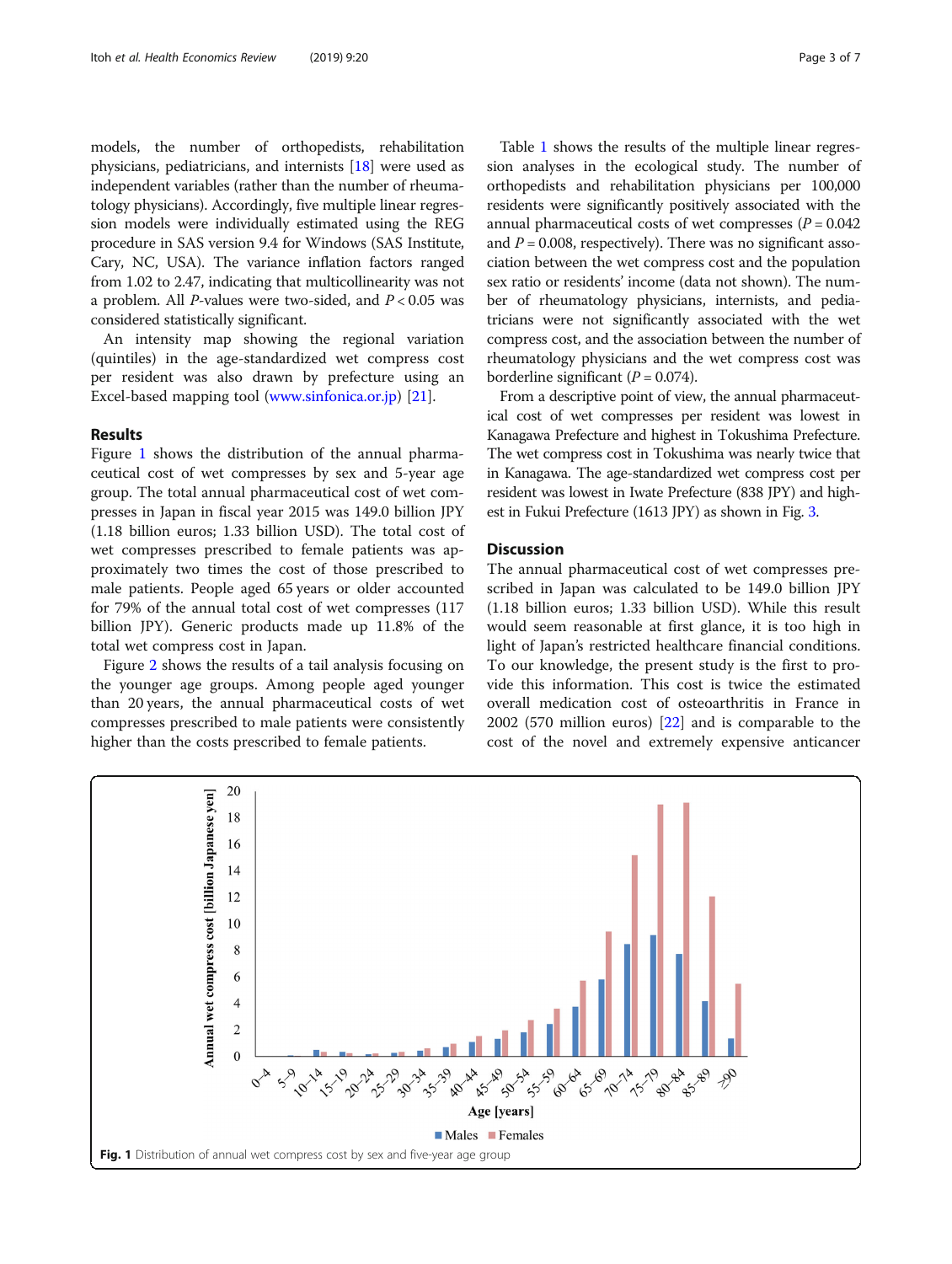<span id="page-3-0"></span>

drug Opdivo (nivolumab, 118.9 billion JPY) in Japan [[23\]](#page-6-0). The drug price of Opdivo in Japan was hastily halved to reduce a sudden increase in the national healthcare costs in 2017. The wet compress cost per capita in Japan in 2015 was calculated to be 1172 JPY (9.28 euros; 10.45 USD). This is similar to the overall medication cost of osteoarthritis per capita in France in 2002 (9.22 euros). Thus, the national expense for wet compresses in Japan could be described as excessive.

The higher cost of wet compresses prescribed to older adult women is consistent with their higher prevalence of knee osteoarthritis [[24](#page-6-0)–[27](#page-6-0)]. Women are more likely than men to suffer from knee osteoarthritis because of

| <b>Table 1</b> Associations between several factors and the annual        |
|---------------------------------------------------------------------------|
| pharmaceutical cost of wet compresses per resident: Results from          |
| five independent multiple linear regression analyses in the               |
| ecological study using each prefecture as an individual unit ( $n = 47$ ) |

| Independent variable                                         | Beta (95% CI)          | Р     |
|--------------------------------------------------------------|------------------------|-------|
| Number of rheumatology physicians<br>per 100,000 residents   | $28.2$ (-2.8, 59.2)    | 0.074 |
| Number of orthopedists per<br>100,000 residents              | 17.1 (0.62, 33.6)      | 0.042 |
| Number of rehabilitation physicians<br>per 100,000 residents | 15.4 (4.2, 26.6)       | 0.008 |
| Number of pediatricians per<br>100.000 residents             | $7.0$ ( $-3.7$ , 17.7) | 0.20  |
| Number of internists per<br>100,000 residents                | $2.8$ (-1.7, 7.2)      | 0.21  |

The dependent variable was the age-standardized annual pharmaceutical cost of wet compresses per resident

(age-standardized population sex ratio and annual income per resident) in each multiple linear regression model

Bold text indicates statistically significant associations ( $P < 0.05$ )

Adjusted  $R^2$  ranged from 0.180 to 0.278

CI Confidence interval

women's lower quadriceps strength and higher degree of knee joint laxity [\[24](#page-6-0), [28](#page-6-0)]. Quadriceps strengthening exercises and weight control are recommended to decrease the risk of knee osteoarthritis [\[24\]](#page-6-0). The promotion of such preventive measures might also be effective to some extent in reducing wet compress costs. Occupations requiring heavy lifting, kneeling, or squatting and a history of knee surgery are also considered as risk factors for knee osteoarthritis [[5\]](#page-5-0). Wet compress costs were lower among people aged 85 years and over than among people aged 80–84 years because of the smaller number of survivors in the older group. Additionally, the copayment rate for people aged 75 years or older with incomes below those of average workers was only 10%, which may have contributed to the high cost of wet compresses prescribed to people in this age group. At the lowest estimate, 4.79 billion wet compresses were prescribed in Japan in fiscal year 2015, and the total number of the patients with disorders of the musculoskeletal system or connective tissue in the country in fiscal year 2014 was 5.279 million [\[29\]](#page-6-0). Therefore, an average of at least 908 wet compresses may have been prescribed per patient in Japan in these years. Incidentally, unused medicine generated from excess supply is a problem in Japan. Since April 2016, the number of wet compresses that can be prescribed in the country has been restricted to 70 or fewer per outpatient visit, as a general rule [\[30](#page-6-0)].

Possible medical alternatives to wet compresses also warrant mention. Multidisciplinary treatment including oral analgesics is effective for treating chronic pain, according to a clinical practice guideline for chronic pain [[31\]](#page-6-0). Some guidelines recommend core treatments for knee osteoarthritis, such as exercise, education, weight

Beta indicates partial regression coefficients adjusted for covariates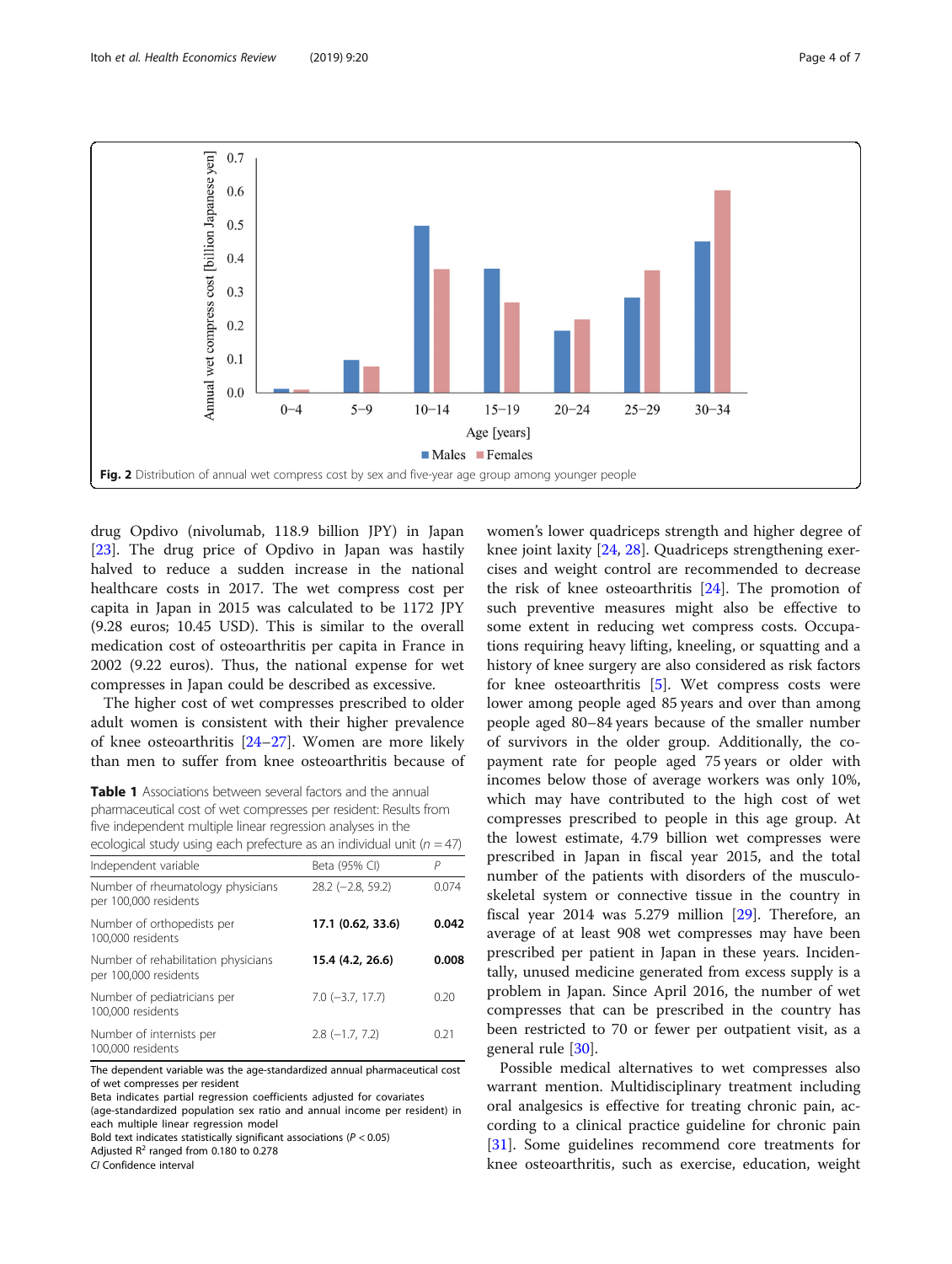<span id="page-4-0"></span>

control, and self-management [\[32](#page-6-0)]. An intervention study in the United Kingdom showed that the mean outpatient physiotherapy intervention cost for knee pain was 130 euros per person [[33\]](#page-6-0). This study also showed that a rehabilitation program integrating exercise and self-management (mean = 64 euros) was more costeffective than physiotherapy. Applying physiotherapy intervention and a rehabilitation program integrating exercise and self-management for all eight million symptomatic patients with knee osteoarthritis in Japan [[32](#page-6-0)] would cost 1.04 billion and 512 million euros (131 billion and 64.7 billion JPY), respectively, according to the highest estimates. However, in practice, not all of these symptomatic patients with knee osteoarthritis in Japan would actually visit hospitals or clinics.

In contrast to adults, the costs of wet compresses prescribed to people aged 19 years or younger were consistently higher among male patients than among female patients (Fig. [2](#page-3-0)). The appearance of the bar graphs depicting wet compress cost by age and sex was similar to that of the percentages of the students who participated in sports club activities, as shown in Fig. 4. Boys were more physically active than girls in their teenage years. The prescription of wet compress to young people might be because of athletic injuries, although this explanation is still at the stage of hypothesis.

The positive associations of the wet compress cost per resident with the number of orthopedists and rehabilitation physicians per 100,000 residents may suggest that larger numbers of orthopedists and rehabilitation physicians increase the spatial density of these physicians and improve patients' access to them. Another possible partial explanation is physician-induced demand. To our knowledge, this is the first study to

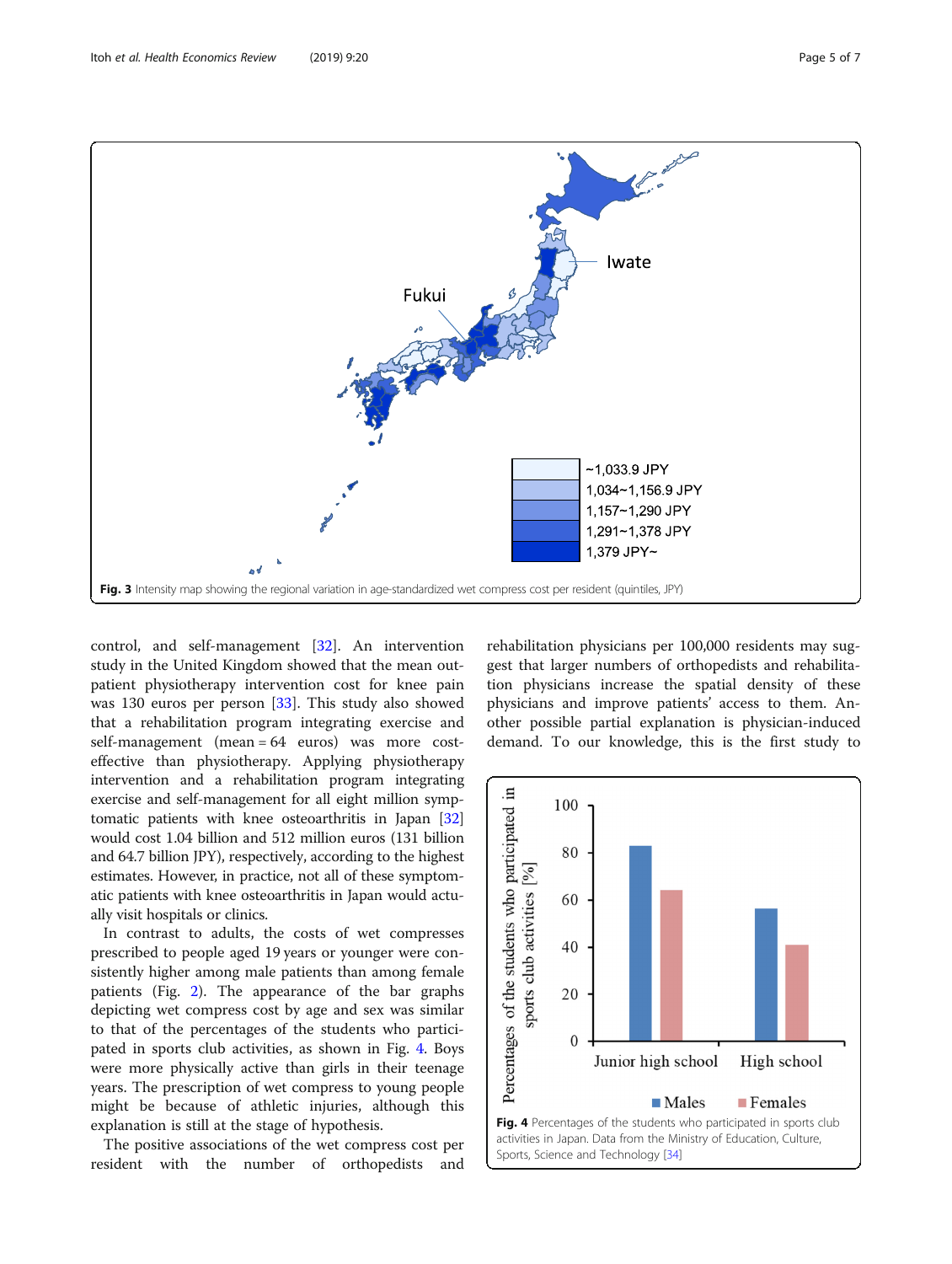<span id="page-5-0"></span>reveal these associations. These findings are significant in real-world medicine because they may suggest a way to reduce Japan's increasing healthcare costs.

The strengths of the present study include the use of the highly comprehensive nationwide insurance claims data. Because the possibility of sampling error was excluded, we are confident about the robustness of the results. Furthermore, the second version of the "NDB Open Data Japan" included information regarding the top 100 products in terms of the number of prescriptions in each therapeutic classification. This is the update's largest improvement compared with the first version of the "NDB Open Data Japan," which only included information covering the top 30 products. This improvement enabled us to avoid underestimation. Several limitations of the study also warrant mention. Although the NDB is a nationwide health insurance claims database, workers' accident compensation insurance, compulsory automobile liability insurance, welfare, and private expenses (e.g., over-the-counter drugs) were not covered as of 2017 [11]. There is no guarantee that all of the wet compresses prescribed over the year were actually used by the patients. A restriction on the number of wet compresses prescribed per patient per visit was introduced in 2016 [[35](#page-6-0)]. Further observation of wet compress cost over time is necessary. Additionally, because the study design of the association analysis was ecological, we cannot be certain that there were no unadjusted confounders.

#### Conclusions

The annual pharmaceutical cost of wet compresses prescribed in Japan in fiscal year 2015 totaled 149.0 billion JPY (1.18 billion euros; 1.33 billion USD). The number of orthopedists and rehabilitation physicians per 100,000 residents may be independent predictors of Japan's wet compress cost. Our findings will facilitate appropriate budget allocation and preventive measures such as quadriceps strengthening exercises and weight control.

#### Abbreviations

DPC: Diagnosis Procedure Combination; JPY: Japanese yen; NDB: National Database of Health Insurance Claims and Specific Health Checkups of Japan; SAS: Statistical Analysis System; USD: United States dollars

#### Acknowledgements

We thank Jennifer Barrett, PhD, from Edanz Group [\(www.edanzediting.com/ac\)](http://www.edanzediting.com/ac) for editing a draft of this manuscript.

#### Authors' contributions

HI developed the research question, contributed to conducting the literature survey, data curation, performing the statistical analyses, interpreting the data, and preparing the manuscript. TS, SN, and YH contributed to the literature survey, data interpretation, and helped to prepare the manuscript. SN also contributed to funding acquisition. KY contributed to data interpretation and supervision. All authors approved the final manuscript.

#### Funding

This work was supported by the Japan Society for the Promotion of Science (JSPS) KAKENHI Grant Number JP16K09043.

#### Availability of data and materials

Only administrative data were used in this study. All data sheets are downloadable from governmental websites. Their URLs are shown in the References.

#### Competing interests

The authors declare that they have no competing interests.

#### Author details

<sup>1</sup>Department of Epidemiology and Environmental Health, Juntendo University Faculty of Medicine, 2-1-1 Hongo, Bunkyo-ku, Tokyo 113-8421, Japan. <sup>2</sup> Department of Cardiovascular Medicine, Juntendo University Graduate School of Medicine, 2-1-1 Hongo, Bunkyo-ku, Tokyo 113-8421, Japan. <sup>3</sup>Department of Pharmacy, Juntendo University Hospital, 3-1-3 Hongo Bunkyo-ku, Tokyo 113-8431, Japan. <sup>4</sup> Medical Technology Innovation Center, Juntendo University, 2-1-1 Hongo, Bunkyo-ku, Tokyo 113-8421, Japan. 5 Department of Ophthalmology, Juntendo University Faculty of Medicine, 2-1-1 Hongo, Bunkyo-ku, Tokyo 113-8421, Japan. <sup>6</sup>Department of Epidemiology and Social Medicine, International University of Health and Welfare Graduate School of Public Health, 4-1-26 Akasaka, Minato City, Tokyo 107-8402, Japan.

## Received: 6 January 2019 Accepted: 18 June 2019

#### References

- 1. Ogawa K. Kusuridai kashou suikei no osore (the possibility of underestimating drug expenses) [in Japanese]. Nihon Keizai Shimbun. 2018 July 30.
- 2. Nakayama T, Imanaka Y, Okuno Y, Kato G, Kuroda T, Goto R, et al. Analysis of the evidence-practice gap to facilitate proper medical care for the elderly: investigation, using databases, of utilization measures for National Database of health insurance claims and specific health checkups of Japan (NDB). Environ Health Prev Med. 2017;22(1):51.
- 3. Ichikawa M. Yahoo! Japan News [in Japanese] 2016. [https://news.yahoo.co.](https://news.yahoo.co.jp/byline/mamoruichikawa/20161113-00064371/) [jp/byline/mamoruichikawa/20161113-00064371/](https://news.yahoo.co.jp/byline/mamoruichikawa/20161113-00064371/).
- 4. Hatae T, Inoue T, Eshima M, Kubo Y, Gotou H, Nakahara N, et al. Survey on the usage of adhesive agents in elderly [in Japanese]. Igaku To Yakugaku. 2010;63(4):617–21.
- 5. Fransen M, Bridgett L, March L, Hoy D, Penserga E, Brooks P. The epidemiology of osteoarthritis in Asia. Int J Rheum Dis. 2011;14(2):113–21.
- 6. Wenham CY, Conaghan PG. New horizons in osteoarthritis. Age Ageing. 2013;42(3):272–8.
- 7. OECD. Exchange rates. <https://data.oecd.org/conversion/exchange-rates.htm>.
- 8. Le Pen C, Reygrobellet C, Gerentes I. Financial cost of osteoarthritis in France. The "COART" France study. Joint Bone Spine. 2005;72(6):567–70.
- 9. Kotlarz H, Gunnarsson CL, Fang H, Rizzo JA. Insurer and out-of-pocket costs of osteoarthritis in the US: evidence from national survey data. Arthritis Rheum. 2009;60(12):3546–53.
- 10. Toyokawa S, Maeda E, Kobayashi Y. Estimation of the number of children with cerebral palsy using nationwide health insurance claims data in Japan. Dev Med Child Neurol. 2017;59(3):317–21.
- 11. Fujimori K. Current status and issues of the National Database [in Japanese]. Iryo To Shakai. 2016;26(1):15–24.
- 12. Ministry of Health, Labour and Welfare. Commentary on 2nd NDB Open Data Japan 2017. [http://www.mhlw.go.jp/file/06-Seisakujouhou-12400000-](http://www.mhlw.go.jp/file/06-Seisakujouhou-12400000-Hokenkyoku/0000193322.pdf) [Hokenkyoku/0000193322.pdf](http://www.mhlw.go.jp/file/06-Seisakujouhou-12400000-Hokenkyoku/0000193322.pdf).
- 13. Ikegami N, Yoo BK, Hashimoto H, Matsumoto M, Ogata H, Babazono A, et al. Japanese universal health coverage: evolution, achievements, and challenges. Lancet. 2011;378(9796):1106–15.
- 14. Ministry of Health, Labour and Welfare. 1st NDB Open Data Japan 2016. <http://www.mhlw.go.jp/stf/seisakunitsuite/bunya/0000139390.html>.
- 15. Ministry of Health, Labour and Welfare. 2nd NDB Open Data Japan 2017. [http://www.mhlw.go.jp/stf/seisakunitsuite/bunya/0000177221.html.](http://www.mhlw.go.jp/stf/seisakunitsuite/bunya/0000177221.html)
- 16. Ministry of Health, Labour and Welfare. 2nd NDB Open Data Japan (Prescription medicine for external application) "quantities categorized by efficacy, age and gender" 2017. [http://www.mhlw.go.jp/file/06-](http://www.mhlw.go.jp/file/06-Seisakujouhou-12400000-Hokenkyoku/0000177293.xlsx) [Seisakujouhou-12400000-Hokenkyoku/0000177293.xlsx.](http://www.mhlw.go.jp/file/06-Seisakujouhou-12400000-Hokenkyoku/0000177293.xlsx)